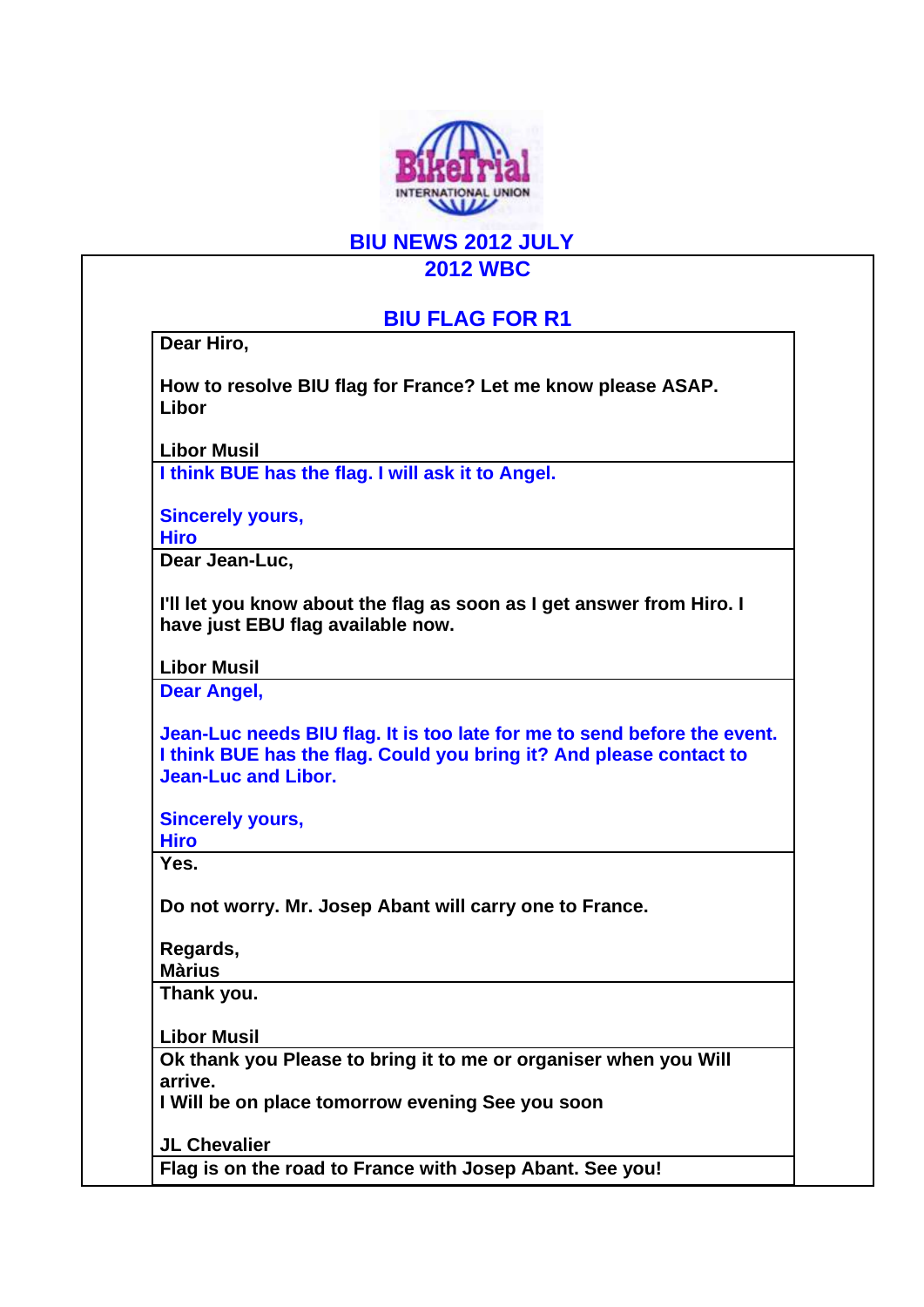**Libor Musil** 

**Dear Hiro,** 

**Early this morning, I am ready to go to Saïx for the first round. In the rules I don't see the document to check sections... This document is suppress or not ?? If no, could you send me today ...** 

**Best regards,** 

**J-Luc** 

**Dear Jean-Luc,** 

**I am going to send you the section check sheet for WBC.** 

**Sincerely yours,** 

**Hiro** 

**Dear Marius, Radim, Giuliano, Libor,** 

**I am going to send you section check sheet.** 

**Sincerely yours, Hiro Dear Hiro, thank you very much. Giuliano** 

## **Dear Hiro**

**If the candidate list is already finished, I will vote before 30 July.** 

**Best Regards** 

**Jason** 

**Dear Jason,** 

**Please wait for my information on Monday.** 

## **Sincerely yours,**

**Hiro** 

## **QUESTIONS**

**Dear Hiro, Please check enclosed file and explain me. I give your answer this evening to my observer with enclosed schema.** 

| <b>II EXAMPLE</b><br><b>SCHEMA</b> | <b>PENALTY   NOTE</b> |                                      |
|------------------------------------|-----------------------|--------------------------------------|
|                                    |                       | Rest. Support. With volition.        |
|                                    |                       | <b>Rest. Support. With volition.</b> |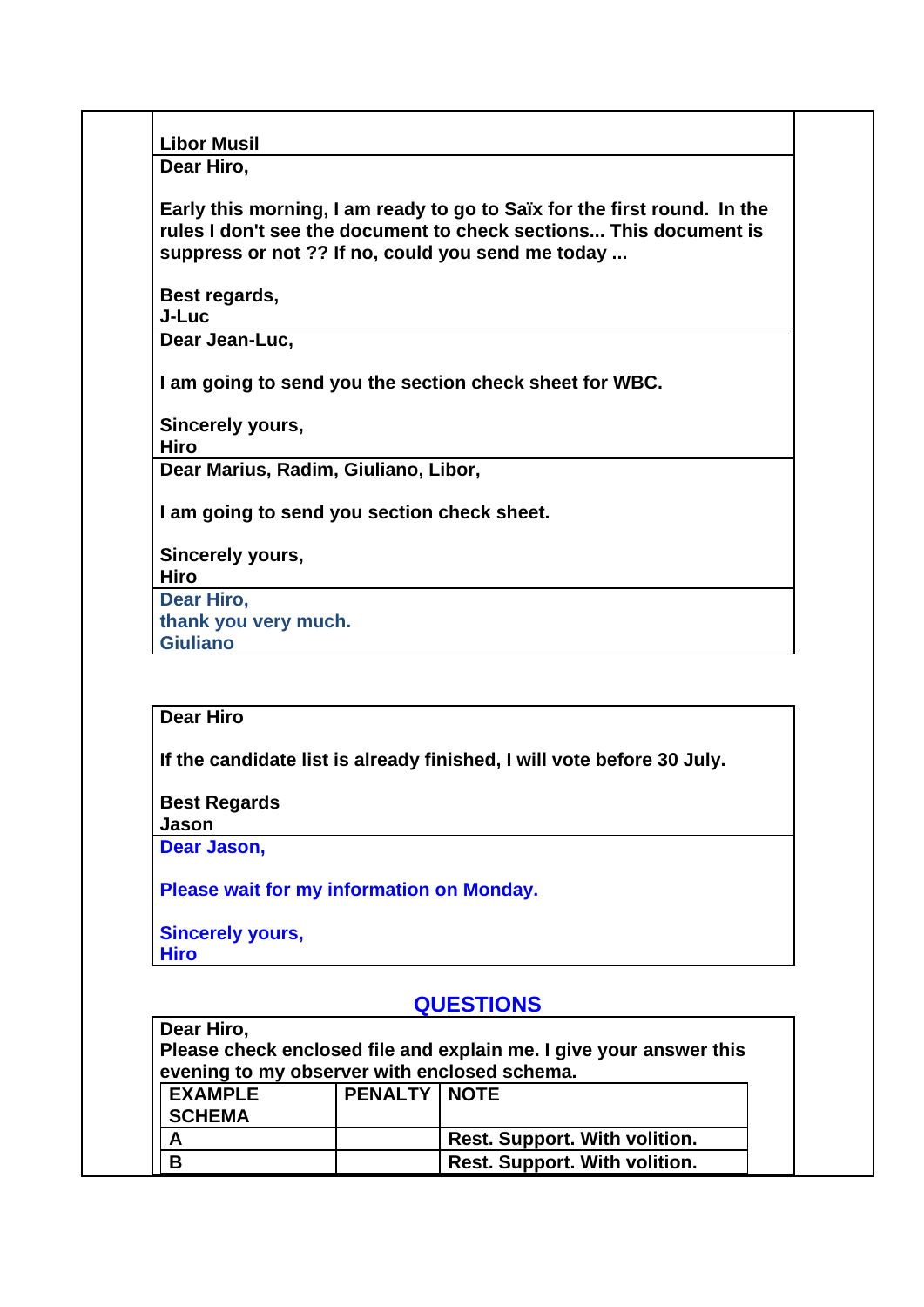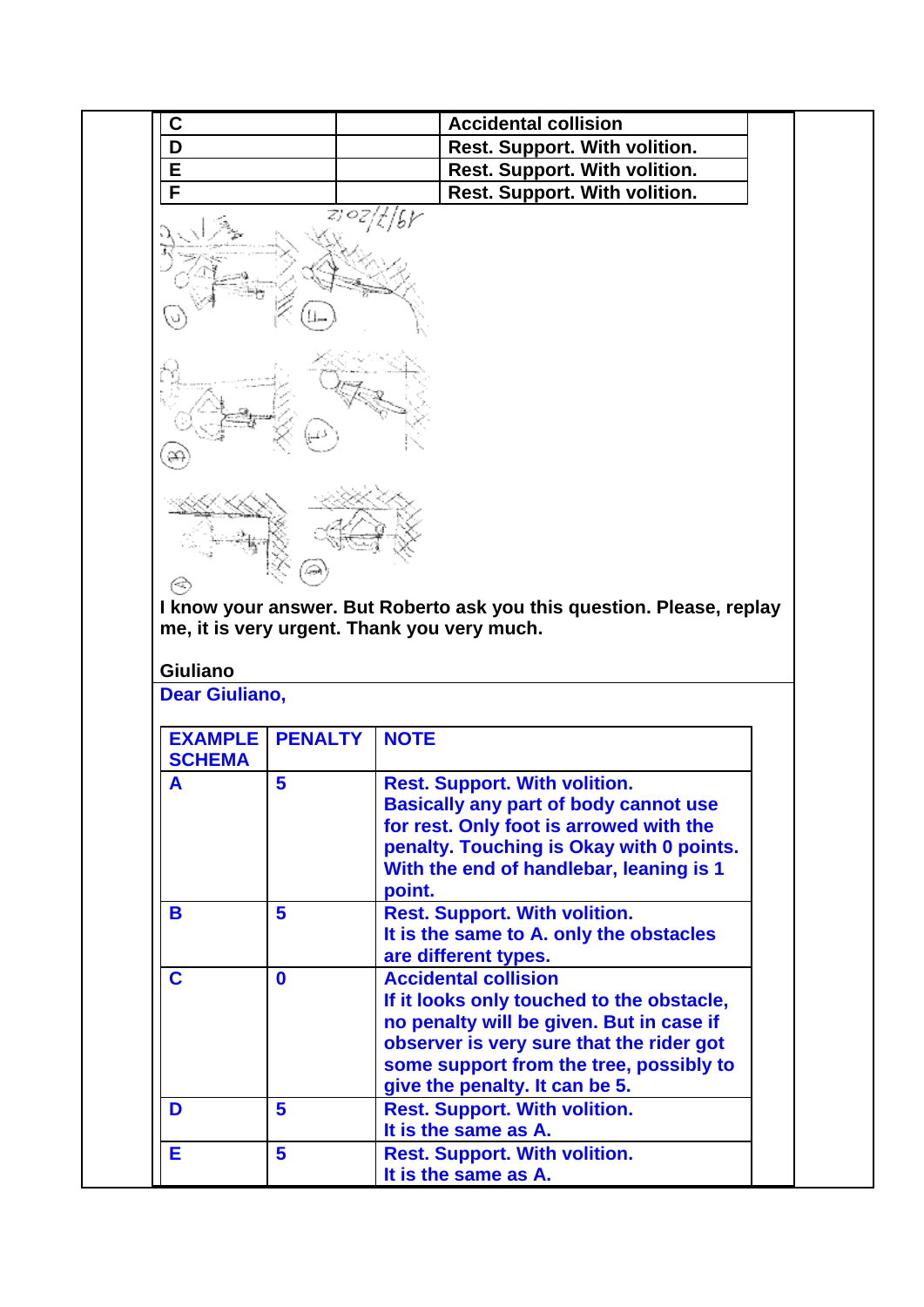| <b>Sincerely yours,</b>                                           |                                                                                                                                                                                                                                                                         |
|-------------------------------------------------------------------|-------------------------------------------------------------------------------------------------------------------------------------------------------------------------------------------------------------------------------------------------------------------------|
| <b>Hiro</b>                                                       |                                                                                                                                                                                                                                                                         |
| Thank you very much Hiro.                                         |                                                                                                                                                                                                                                                                         |
| schemes.                                                          | I don't have dubs on this examples. But Roberto want have your<br>uncontestable opinion this evening with Observer. With clear graphic                                                                                                                                  |
|                                                                   | Thank you very much for your help.                                                                                                                                                                                                                                      |
| <b>Giuliano</b>                                                   |                                                                                                                                                                                                                                                                         |
| Dear Hiro,                                                        |                                                                                                                                                                                                                                                                         |
| another technical question.                                       |                                                                                                                                                                                                                                                                         |
|                                                                   | How must to do a observer in this case:                                                                                                                                                                                                                                 |
|                                                                   | Rider arrive in section 5 (for example).                                                                                                                                                                                                                                |
| <b>Rider finish section 5.</b><br>What should to do the Observer? | Observer take the punch card and see that in last section (section 4)<br>don't have penalty (rider have jumped section 4).                                                                                                                                              |
|                                                                   |                                                                                                                                                                                                                                                                         |
| <b>Giuliano</b>                                                   |                                                                                                                                                                                                                                                                         |
| <b>Dear Giuliano,</b>                                             |                                                                                                                                                                                                                                                                         |
| check below things.                                               | In the section, the chief observer and assistant observer(s) should                                                                                                                                                                                                     |
|                                                                   |                                                                                                                                                                                                                                                                         |
| <b>Before entering section:</b>                                   | (1) The rider should check the section without move any obstacles in<br>the section. The observers should watch rider and in case of                                                                                                                                    |
|                                                                   | he/she moves the obstacle, give a warning.<br>(2) When the line became long and mess before neutral zone, the<br>observer should control them and make 1 line in parallel to wait                                                                                       |
| his/her turn.                                                     | (3) When the rider is in the neutral zone, the observer should check<br>the clothing if he/she wear collect clothe to ride. Helmet, long pants<br>and high-cut shoes at least. The observer should not let the rider in                                                 |
|                                                                   | the section until he/she changes the wrong cloth.<br>(4) The observer should check the bike number of the rider. If the bike<br>number is not belongs to the rider. Cannot let the bike in to the<br>section. The rider must use his bike in all sections. If broke, he |
|                                                                   | must repair his bike to continue the competition.<br>(5) The observer cannot hold the penalty card of any rider.                                                                                                                                                        |
| <b>After entering section:</b>                                    |                                                                                                                                                                                                                                                                         |